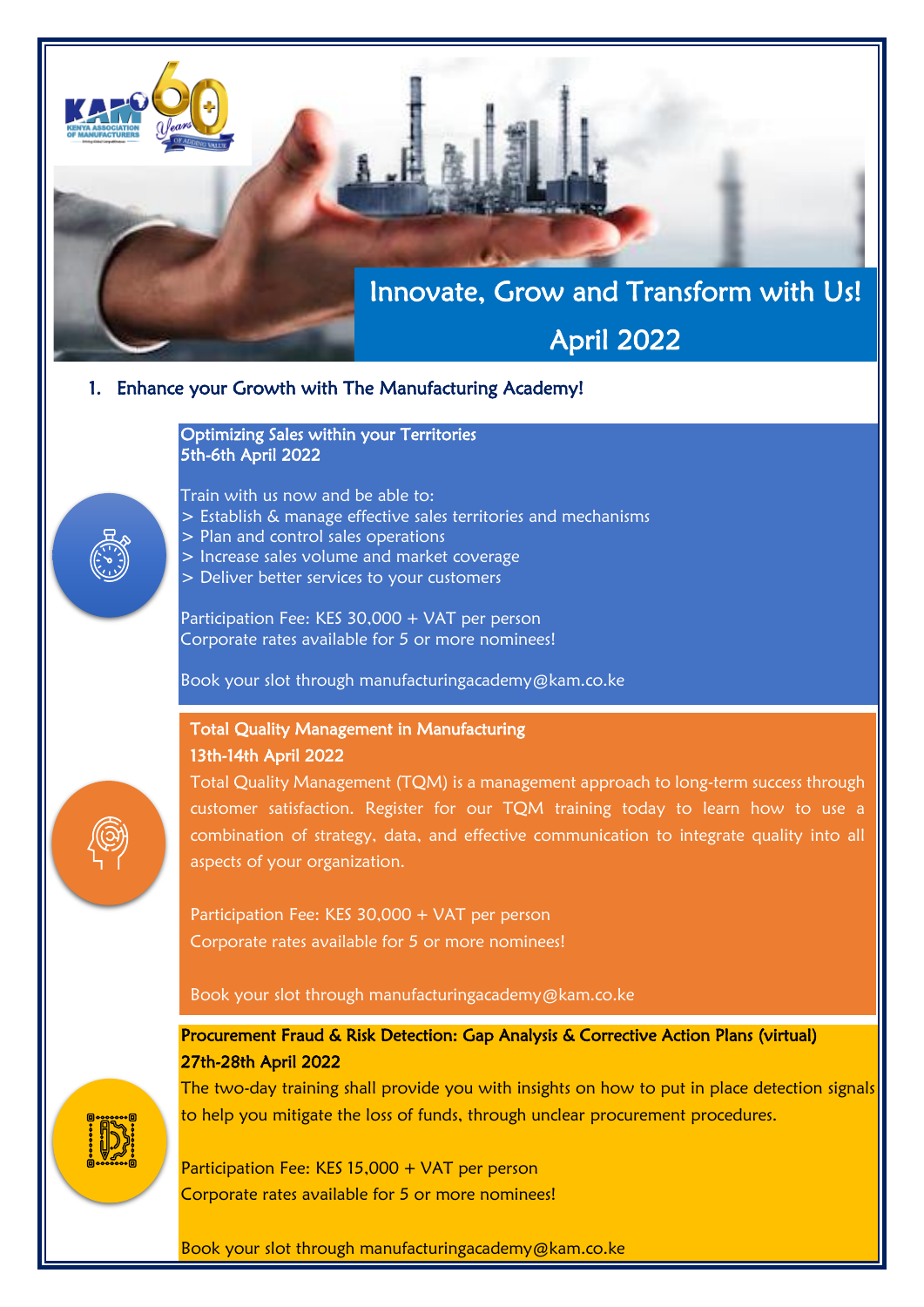### Business Growth Program (BGP) April- October 2022 Two days per module

The Business Growth Program consists of a simple yet rigorous structure, comprising of three key blocks of strategic thinking:

- Where are we now?
- Where are we going?
- How do we get there?



#### The 6 modular program is centered entirely on the reality of your business – your current challenges, your opportunities, your future goals, and ambitions. The 2022 BGP will focus on the 4P's organizations need to thrive: People, Processes, Profits and Partnerships.

#### Who should attend?

Managing directors or unit heads of privately owned businesses who have strategic control but not necessarily an ownership stake.

Participation fee: KES 100,000+ VAT (For all the 6 modules) Sign up now for the Business Growth Program and get a 10% discount on the total cost!

For more information please contact: manufacturingacademy@kam.co.ke

## 2. Minimize Your Skills Mismatch with the TVET Program!



#### Industry awareness forums

Join us in our industry awareness forums on the TVET program in Eldoret, Kisumu, Machakos, Mombasa, Meru, Nakuru, Nairobi, Nyeri & Nakuru in April and May 2022.

Contact [tvet@kam.co.ke](mailto:tvet@kam.co.ke) to register and/or get dates for each region



#### Industry training slots for Cooperative Vocational

Contact us to participate in our incompany training under the Cooperative TVET program for the following courses:

- Industrial Mechatronics
- Automotive Mechatronics
- Commercial and Agricultural Vehicle Mechatronics
- Refrigeration and Cold Store **Mechatronics**
- Automotive Technician
- Plant Technician

#### Talk to us via

[cooperativedvt@kam.co.ke](mailto:cooperativedvt@kam.co.ke) for more details or an industry visit



#### DOSH industry assessment

Would you like to participate in the Cooperative TVET? We'll help and advise you on:

- Industry assessment and support to align to Occupational Safety and Health requirements

- Relevant policies required to support industries in taking up attachees and interns

To request for an assessment, please email miranda.pendo@kam.co. ke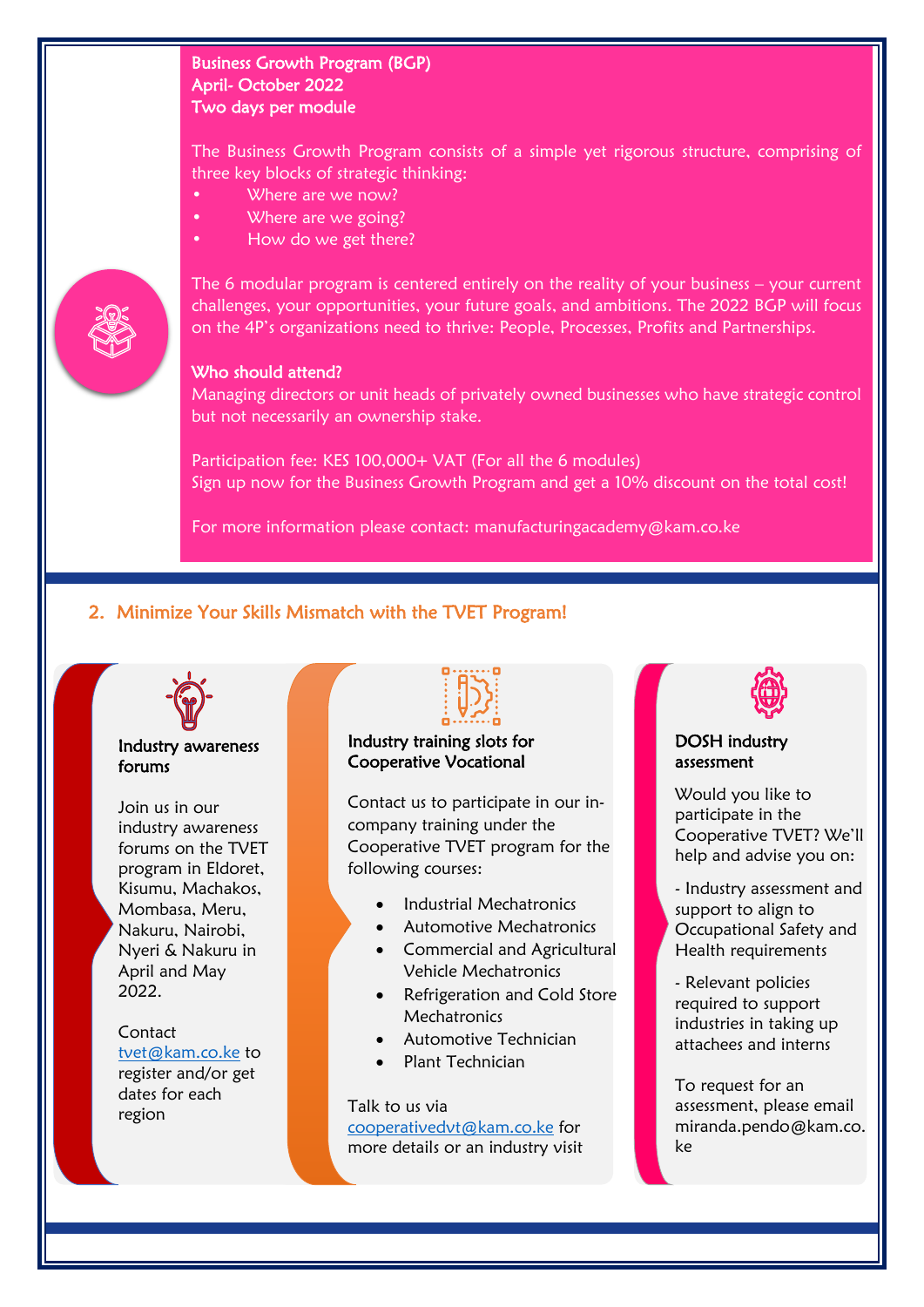### 3. Take your SME to the next level with the KAM SME Hub!

#### KAM SME Innovation Program Sales and Marketing Module 20th-21st April 2022

This 2-day workshop will equip SMEs to enhance sales skills and improve product knowledge.

Contact nduta.ndirangu@kam.co.ke or [smes@kam.co.ke](mailto:smes@kam.co.ke) for inquiries

#### SME Coaching Business Plan Starting April

SMEs shortlisted to join the KAM SME Innovation programme will undergo business plan coaching for 5 days to support their COVID-19 recovery plans and enhance their overall business performance.

Contact nduta.ndirangu@kam.co.ke or [smes@kam.co.ke](mailto:smes@kam.co.ke) for inquiries

## Business Plan Sensitization Forum 5th April 2022

This session is for all shortlisted participants of the KAM SME Innovation Programme. This is a participatory action planning activity session to gain the commitment of the participants to receive coaching for 5 days and to sensitize them on the tools to be used during the coaching.

Contact nduta.ndirangu@kam.co.ke or smes@kam.co.ke for inquiries

Mapping of Contract Manufacturing Ongoing: click on the link below to register https://forms.office.com/r/979dxnHFek

KAM SME development seeks to support members through market linkages. We would like to map out members who offer contract manufacturing services to share more details about their services. This information will be used to identify contract manufacturing industries who can be connected with SMEs looking to expand or diversify their products.

#### 4. Embrace Green Manufacturing with the Center for Green Growth and Climate Change!



Process Optimization Audits: Ongoing



Circular Economy Resource Mapping: Ongoing

**E** Reach out to ceecteam@kam .co.ke to register and we'll assist you achieve cost saving by optimizing your end-to-end process flows



ceecteam@kam. co.ke for help on reducing wastage in your facility & identifying areas of productive use of the generated waste

Carbon Footprint Assessment: Ongoing

#### **↓** Contact

ceecteam@kam. co.ke to register and we'll help you identify ways of reducing your current carbon footprint